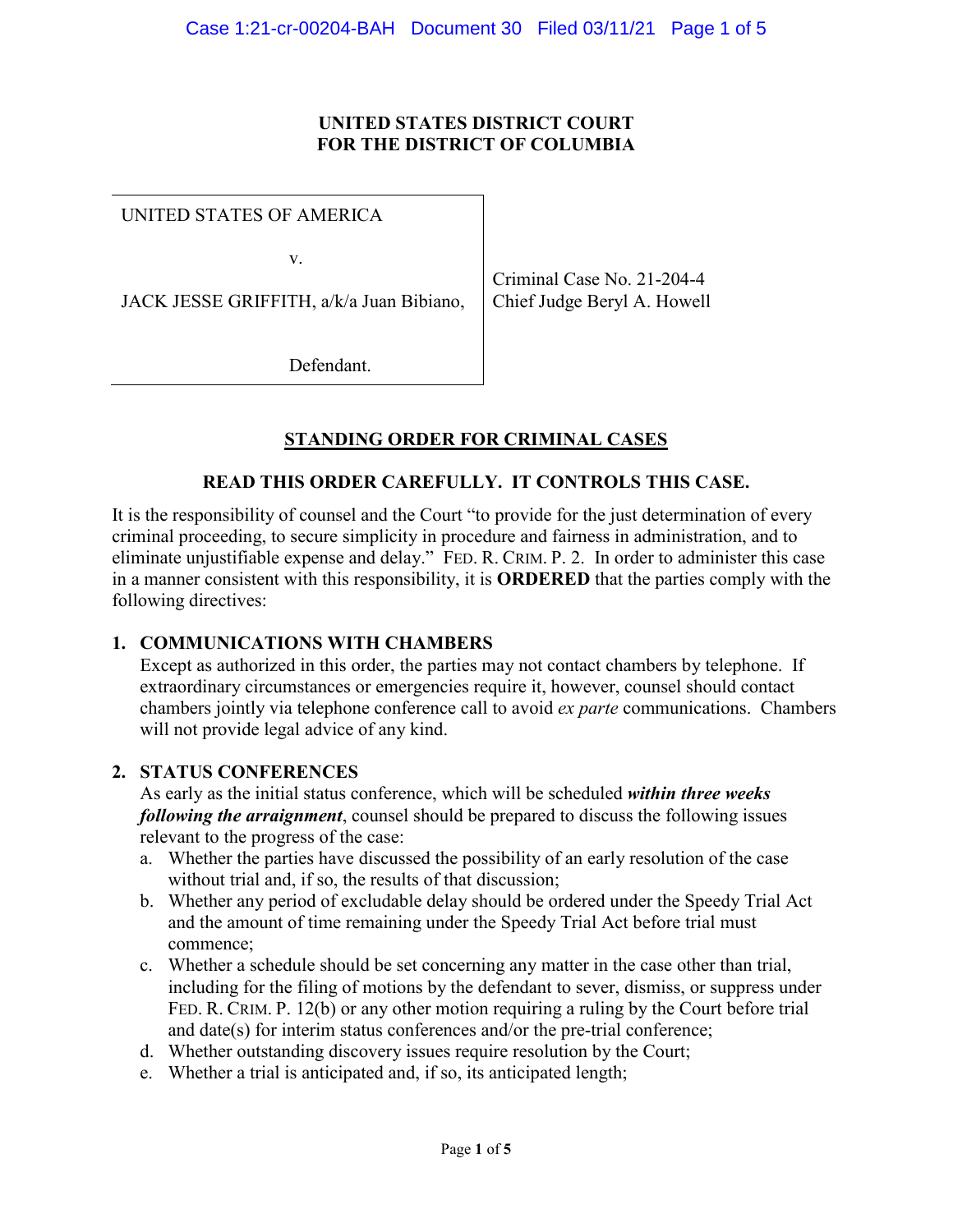- f. Whether any features of the case may deserve special attention or modification of the standard schedule, including whether the defendant intends to raise a defense of insanity or public authority; whether the government has requested notice of alibi by the defendant and, if so, whether the defendant has timely responded; and
- g. Any other matters relevant to the progress or resolution of the case.

#### **4. INTERPRETIVE SERVICES**

Counsel shall notify the Courtroom Deputy Clerk at least *five days in advance* of any status conference, motions hearing, plea or trial if the defendant or any witness will require interpretative services provided by the Court.

#### **5. SEALED SUBMISSIONS**

Parties must deliver a courtesy copy to chambers of any sealed submission on the day it is filed with the Court to avoid any delay in receiving notice of the sealed matter.

#### **6. MOTIONS FOR EXTENSION OF TIME OR RESCHEDULING HEARING**

Motions for extensions of time or for continuances of Court proceedings are strongly discouraged. The parties should work within the time frames set by Court order.

- a. Timing and content. When good cause is present, the Court will consider a motion for an extension of time that is filed *at least 4 business days prior* to the deadline the motion is seeking to extend or the scheduled hearing date<sup>3</sup>; and states:
	- i. the original date of the deadline the motion is seeking to extend or the scheduled hearing date;
	- ii. the number of previous extensions of time or continuances granted to each party;
	- iii. the good cause supporting the motion;
	- iv. the effect that the granting of the motion will have on existing deadlines;
	- v. for motions, suggested deadlines (reached in consultation with the opposing party) for the filing of any opposition and reply papers; for continuances, three alternative dates and times that are convenient to all parties; and
	- vi. the opposing party's position on the motion, including any reasons given for refusing to consent.
- b. Opposition. A party opposing a motion for an extension of time must file**, by 5:00 PM the day after the motion is filed, the party's reasons for opposing the motion.** If no such explanation is provided to the Court within this time frame, the motion shall be deemed conceded.

## **7. DISCLOSURE OBLIGATIONS**

Pursuant to the Due Process Protections Act, the Court **ORDERS** that all government counsel shall review their disclosure obligations under *Brady v. Maryland*, 373 U.S. 83 (1963), and its progeny, as set forth in Local Criminal Rule 5.1, and comply with those provisions. The failure to comply could result in dismissal of the indictment or information, dismissal of individual charges, exclusion of government evidence or witnesses, continuances, Bar discipline, or any other remedy that is just under the circumstances.

## **8. PLEA HEARINGS**

<sup>&</sup>lt;sup>3</sup> In the event of an emergency, the four-day rule may be waived, but counsel must still file a motion in writing.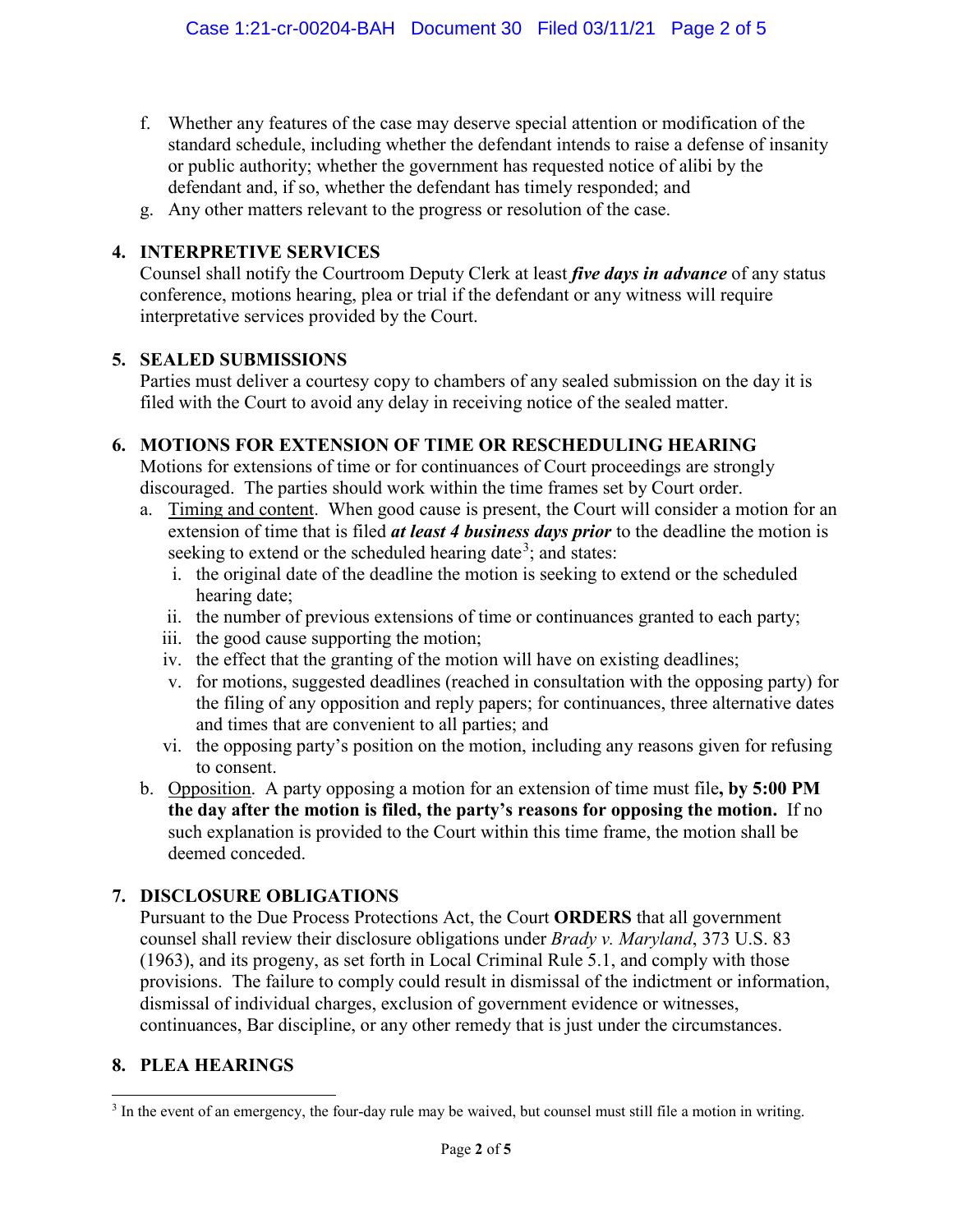*At least 5 business days,* as defined by FED. R. CIV. P. 6(a), before the hearing, counsel must submit to the Court:

- a. the written plea agreement or an outline of the agreement if it has not been reduced to writing, and –
	- i. specification of the type of agreement under FED. R. CRIM. P. 11(c); and
	- ii. for any plea agreement that includes a nonbinding recommendation, under FED. R. CRIM. P.  $11(c)(1)(B)$  or a binding sentencing range, under FED. R. CRIM. P.  $11(c)(1)(C)$ , that is outside the applicable guideline range, a statement setting forth with specificity the justifiable reasons for a sentence that is outside the applicable range, *see* 18 U.S.C. § 3553(c); *Guidelines Manual* §6B1.2(b), (c);
- b. any superseding indictment or new information, if applicable;
- c. for each count to which the defendant intends to plead guilty:
	- i. the elements of the offense;
	- ii. the factual proffer the defendant is prepared to acknowledge;
	- iii. the applicable statutory minimum (if applicable) and maximum penalty;
	- iv. the estimated applicable Guideline offense level and range; and
- d. if the defendant is not a United States citizen, written notice as to whether the defendant will be pleading guilty to an "aggravated felony" as defined by 8 U.S.C. § 1101(a), which would subject the defendant to mandatory deportation.

#### **9. JOINT PRETRIAL STATEMENT**

In order "to provide a fair and expeditious trial," FED. R. CRIM. P. 17.1, a pretrial conference will be scheduled at least two weeks before the date set for trial. The parties must file with the Court *at least 10 business days before the pretrial conference,* unless a different time is set by the Court, a Joint Pretrial Statement that contains the contents set out below. The parties shall also submit an electronic copy of the Joint Pretrial Statement in Microsoft Word format, including attachments and exhibits thereto, by email to Howell Chambers@dcd.uscourts.gov.

- a. written statements (i) by the government setting forth the terms of any plea offer made to the defendant and the date such offer was made and lapsed; and (ii) by defense counsel indicating (1) the dates on which the terms of any plea offer were communicated to defendant and rejected, *see Missouri v. Frye*, 132 S. Ct. 1399, 1408 (2012) ("[D]efense counsel has a duty to communicate formal offers from the prosecution to accept a plea on terms and conditions that may be favorable to the accused."), and (2) the potential sentencing exposure communicated by the defense counsel to defendant and the date on which such communication occurred, *see United States v. Rashad*, 331 F.3d 908, 912 (D.C. Cir. 2003);
- b. a one-paragraph joint statement of the case for the Court to read to prospective jurors;
- c. proposed *voir dire* questions that include:
	- i. the *voir dire* questions on which the parties agree; and
	- ii. the *voir dire* questions on which the parties disagree, with specific objections noted below each disputed question and supporting legal authority (if any);
- d. the text of proposed jury instructions, which are formatted so that each instruction begins on a new page, and indicate:
	- i. the instructions to which the parties agree;
	- ii. the instructions to which the parties disagree, with specific objections noted below each disputed instruction and supporting legal authority (if any); and the proposed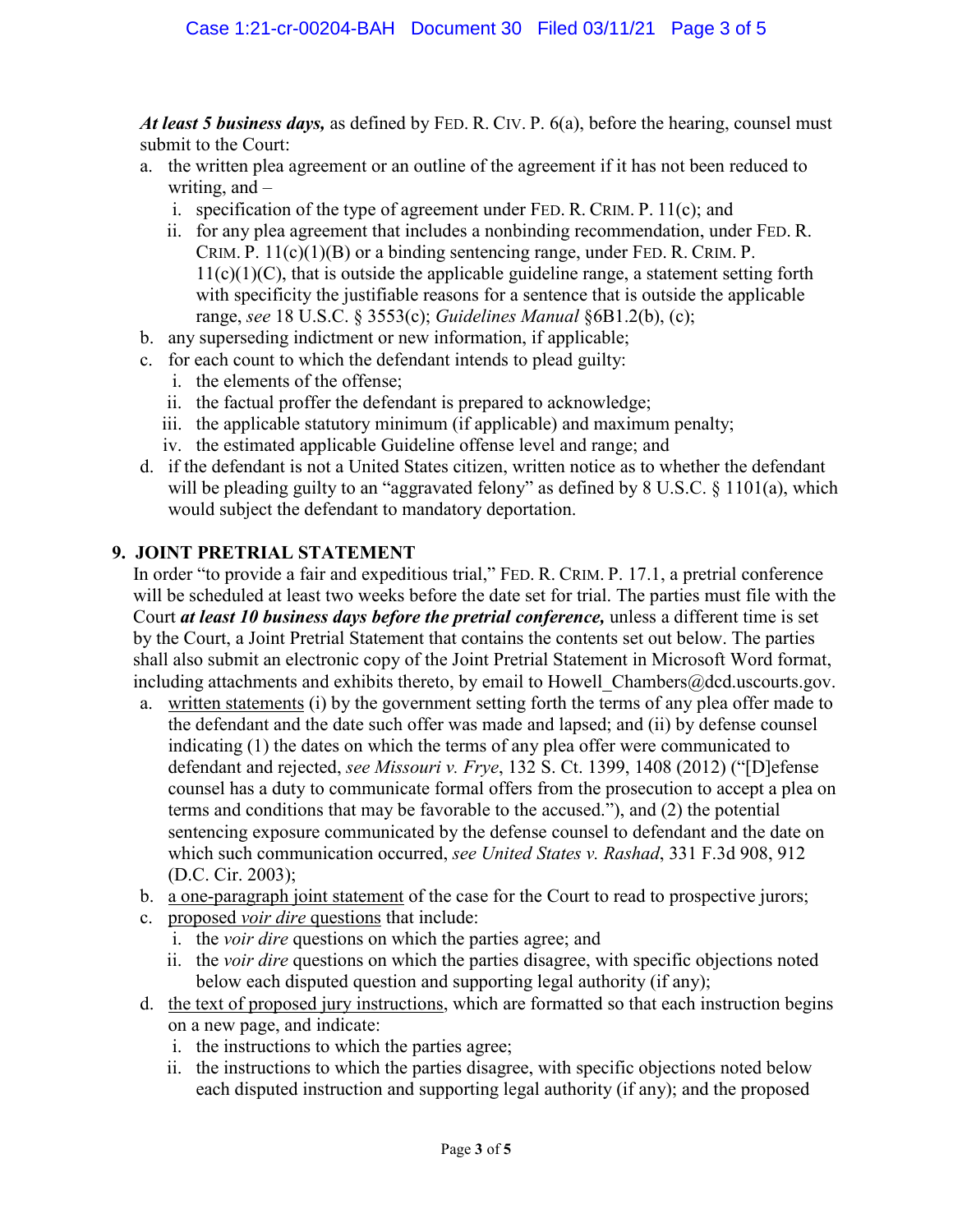instruction's source (e.g., the Red Book, Matthew Bender's Federal Jury Instructions) or, for modified or new instructions, its supporting legal authority (e.g., *United States v. Taylor*, 997 F.2d 1551, 1555-6 (D.C. Cir. 1993));

- e. a list of expert witnesses, accompanied by a brief description of each witness' area of expertise and expected testimony, followed by specific objections (if any) to each witness;
- f. a list of any motions *in limine* to address issues the parties reasonably anticipate will arise at trial (*see infra* **¶ 9 regarding timing of filing motions** *in limine*);
- g. a list of prior convictions that the government intends to use for impeachment or any other purpose, followed by specific objections (if any) to that use;
- h. a list of exhibits that the government intends to offer during trial, with a brief description of each exhibit;
- i. any stipulations executed or anticipated to be executed; and
- j. a proposed verdict form that includes a date and signature line for the jury foreperson, as well as proposed special interrogatories (if any).

# **10**. **MOTIONS IN LIMINE**

- a. Timing.Motions *in limine* shall be *fully briefed at the time of the pretrial conference*. Accordingly, the moving party's motion *in limine* and supporting memorandum shall be filed and served upon the opposing party no later than the date of filing the Joint Pretrial Statement. The opposition shall be filed and served upon the moving party *within 5 days* of service of the motion *in limine*. Any reply shall be due *within 2 days* of service of the opposition.
- b. Oral Argument. Oral argument on motions *in limine*, if necessary, shall occur at the Pretrial Conference.
- c. Tardy Motions. The Court will entertain late motions for which there is a *compelling* explanation if filed at least *8 days prior* to the date set for jury selection. Oppositions to late motions must be filed at least *5 days prior* to jury selection, and replies must be filed at least *4 days prior* to jury selection.

## **11**. **RECORDINGS**

If there are recordings to be used in this case, counsel for both sides shall resolve any disputes between any alleged inaccuracy of the transcripts and the recordings. If it proves impossible for counsel to resolve the dispute, they shall so advise the Court *at least four days before* trial so that the dispute may be resolved without causing any delay in the trial and concomitant inconvenience to the jury.

# **12**. **TRIAL PROCEDURES**

- a. Pretrial Order. Following the final pretrial conference and before the trial, the Court will issue a final trial order that sets out the schedule and other general courtroom rules.
- b. Jurors. The names and personal information of prospective and sitting jurors in any trial of this matter shall be kept confidential and not disclosed outside of open court, except upon order of the Court. *See*, D.D.C. JURY SELECTION PLAN, § K.1, available at https://www.dcd.uscourts.gov/sites/dcd/files/JurySelectionPlanReviewed2015.pdf. Counsel and parties are cautioned that violation of this directive may result in contempt proceedings.